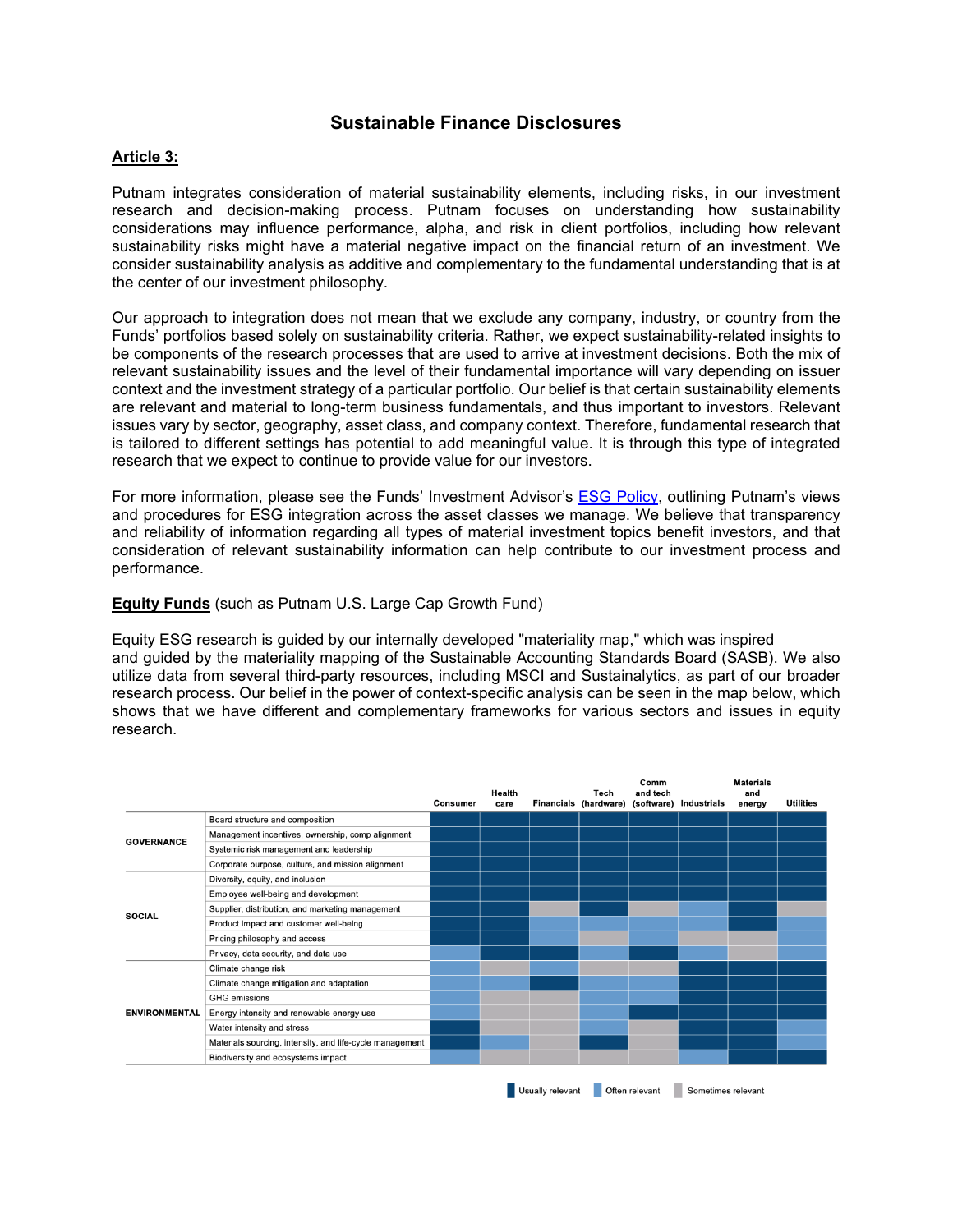**Fixed Income Corporate Credit Funds** (such as Putnam European High Yield Fund and Putnam Global High Yield Bond Fund, as well as (for the corporate credit portion of their assets) Putnam Fixed Income Global Alpha Fund and Putnam Ultra Short Duration Income Fund)

The fixed income group integrates ESG into the corporate credit research process, depending on applicability and data availability, using a materiality map similar to that of the equity group. The primary difference is the addition of a category within governance focused on covenants and bondholder rights. Additionally, several categories have varying degrees of relevance between equity and fixed income.

|                      |                                                         | Consumer | Health<br>care   | <b>Financials</b> | Tech-<br>nology | Communi-<br>cations |                    | <b>Materials</b><br>Industrials and energy |
|----------------------|---------------------------------------------------------|----------|------------------|-------------------|-----------------|---------------------|--------------------|--------------------------------------------|
| <b>GOVERNANCE</b>    | Board structure and composition                         |          |                  |                   |                 |                     |                    |                                            |
|                      | Management incentives, ownership, pay alignment         |          |                  |                   |                 |                     |                    |                                            |
|                      | Systematic risk management and leadership               |          |                  |                   |                 |                     |                    |                                            |
|                      | Covenants/bondholder rights                             |          |                  |                   |                 |                     |                    |                                            |
|                      | Accounting and business ethics                          |          |                  |                   |                 |                     |                    |                                            |
| <b>SOCIAL</b>        | Employee diversity, development, and well-being         |          |                  |                   |                 |                     |                    |                                            |
|                      | Safety, labor rights, equity                            |          |                  |                   |                 |                     |                    |                                            |
|                      | Supply chain, distribution, and marketing management    |          |                  |                   |                 |                     |                    |                                            |
|                      | Product safety                                          |          |                  |                   |                 |                     |                    |                                            |
|                      | Pricing philosophy and access                           |          |                  |                   |                 |                     |                    |                                            |
|                      | Privacy and data security                               |          |                  |                   |                 |                     |                    |                                            |
| <b>ENVIRONMENTAL</b> | Climate change risk                                     |          |                  |                   |                 |                     |                    |                                            |
|                      | Climate change mitigation and adaptation                |          |                  |                   |                 |                     |                    |                                            |
|                      | <b>GHG emissions</b>                                    |          |                  |                   |                 |                     |                    |                                            |
|                      | Water intensity and stress                              |          |                  |                   |                 |                     |                    |                                            |
|                      | Energy intensity and renewable energy use               |          |                  |                   |                 |                     |                    |                                            |
|                      | Materials sourcing, intensity, and lifecycle management |          |                  |                   |                 |                     |                    |                                            |
|                      | Biodiversity and ecosystems impact                      |          |                  |                   |                 |                     |                    |                                            |
|                      |                                                         |          | Usually relevant |                   | Often relevant  |                     | Sometimes relevant |                                            |

Putnam's ESG corporate research philosophy combines fundamental analysis with relevant ESG insight, understanding that application of ESG factors vary by industry. In the same way our fundamental analysis is forward looking, our evaluation of relevant ESG considerations must also be forward looking. This has applications in sector and issuer selection, as well as portfolio construction. ESG considerations help build a more nuanced assessment of an issuer's credit portfolio, which can potentially limit ratings volatility, and more importantly, tail risk in credit portfolios.

**Other investment disciplines** (such as Putnam Fixed Income Global Alpha Fund, Putnam Multi-Asset Absolute Return Fund, Putnam Securitised Credit Fund, Putnam Total Return Fund, and Putnam Ultra Short Duration Income Fund)

Integration of ESG issues into fixed income analysis is an emerging area that currently has more limited applicability within certain areas, such as securitised assets (e.g., mortgages) and government securities. As a result, for fixed income investments managed outside our corporate credit team — for example, within our multi-sector fixed income portfolios, like Putnam Fixed Income Global Alpha Fund — our ESG process differs as it pertains to corporate credit holdings (as described above), versus other fixed-income sectors.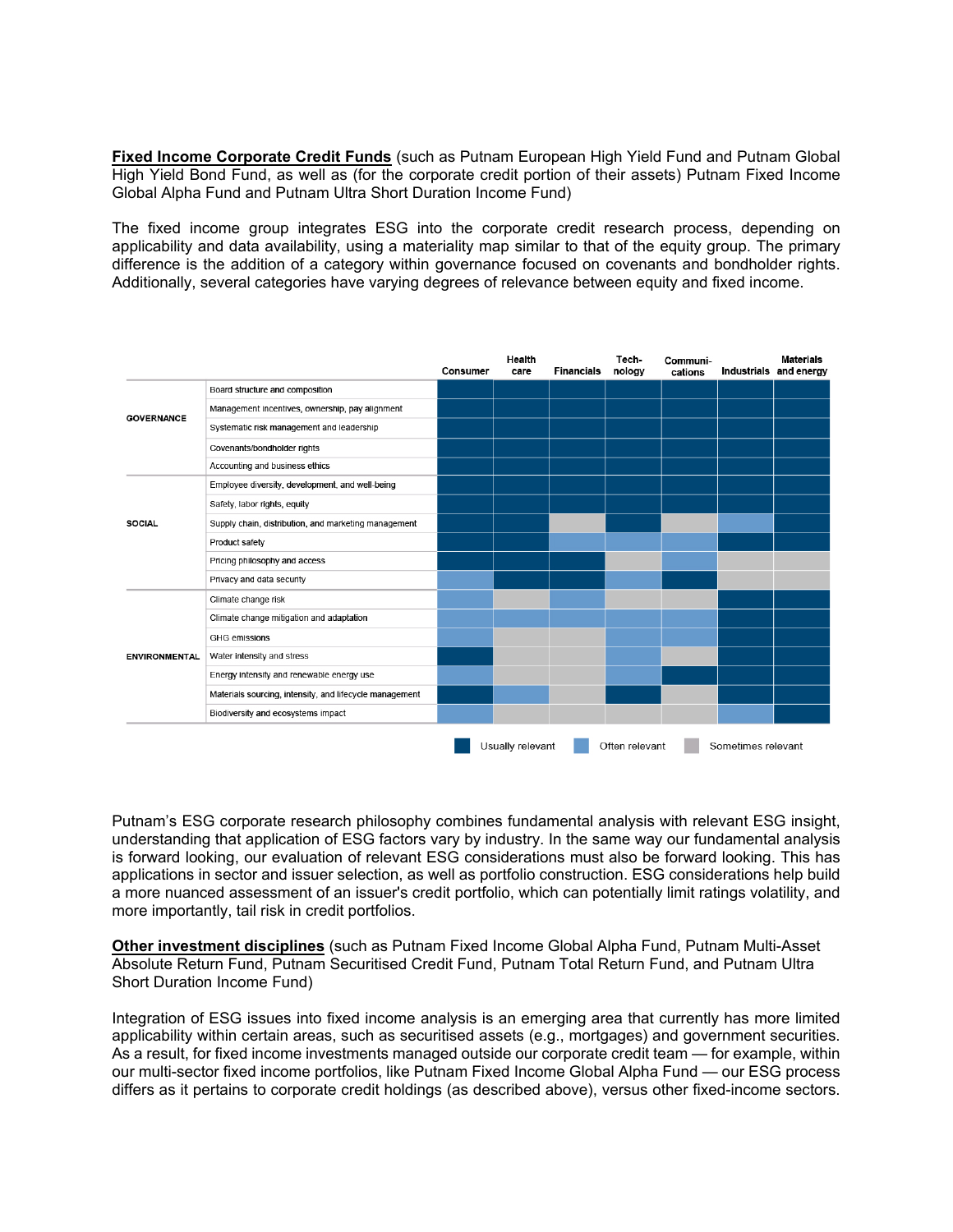Similarly, the Putnam Ultra Short Duration Income Fund includes both corporate credit and securitised investments, and different approaches apply to each sector.

In the securitised space, for example, securitised products present a unique set of challenges when considering ESG issues. Broadly, the origination and securitisation of loans and other obligations involve multiple parties and various assets, which may be dynamic over the life of an investment. Additional complications in the application of ESG considerations within the asset class include both the lack of data available for the parties involved in the securitisation process (privately held entities), as well as the current lack of third-party providers of ESG scores for securitised assets. When considering ESG issues in our analysis, we seek to focus predominantly on the underlying assets rather than on the various parties involved in the transaction. Putnam has historically taken certain environmental, social and governance factors into consideration when examining potential investment opportunities. Strong oversight governance and "above board" lending practices are integral to our research processes. Environmental issues are also integrated into our research process, particularly the potential impact of weather on cash flows. As thirdparty data and industry approaches in this highly specialised asset class evolve, Putnam continues to explore additional angles for consideration of sustainability risks within securitised assets.

Our Global Asset Allocation (GAA) team, which manages the Putnam Multi-Asset Absolute Return Fund and Putnam Total Return Fund, is also currently exploring the role of ESG analysis within the context of their process. The GAA team's strategies combine equity, fixed income, and other asset classes, using proprietary quantitative modeling, and have pursued investment themes such as strong corporate governance practices. We expect that our integration of ESG issues in additional asset classes and investment disciplines will continue to evolve over time as available data increases.

## **Article 4:**

As described above, Putnam approaches sustainability risks and factors from an investment-centric perspective, consistent with the return-focused investment goals of each of the Funds and our investors' expectations. Our process seeks to focus on material "inputs" to performance and risk from sustainability risks and other financial risks in a context-specific way. In contrast, Putnam does not currently consider adverse impacts of investment decisions on sustainability factors – i.e., the sustainability "outputs" of our investment decisions – for their own sake as part of our investment process, because these elements are not part of the Funds' stated goals and strategies, and a focus on impacts, rather than material risks and returns, could be inconsistent with our duty to seek superior financial performance.

It is important to note, however, that where we believe adverse sustainability impacts will have a material negative long-term consequence to an issuer's financial performance, we will seek to consider these impacts as a component of our investment process. In other words, depending on the issuer-specific process, asset class, and Fund in question, Putnam may consider principal adverse impacts, but as factors impacting investment performance, not as outputs of the investment process. Examples of relevant and material factors that we research might include carbon intensity, water use, or plans to reduce waste; employee well-being or commitments to workplace equality and diversity; and board independence or alignment of management incentives with the company's strategic sustainability objectives. Both the mix of relevant sustainability issues and the level of their fundamental importance will vary depending on issuer context and the investment strategy of a particular portfolio.

Our investment process is forward looking, and we incorporate consideration of sustainability factors in our investment research process where those factors are considered to be financially material. Our aim in incorporating sustainability factors into the investment research and decision-making process is to mitigate risk and augment returns; however, this focus on sustainability in the investment process may, in some cases, reduce principal adverse impacts.

In addition, our review of both sustainability risks and sustainability factors is constrained by continuing limitations on the availability and quality of data on these risks and factors and by a lack of standardization. ESG issues, data, and analysis are all actively evolving, and likewise we expect our